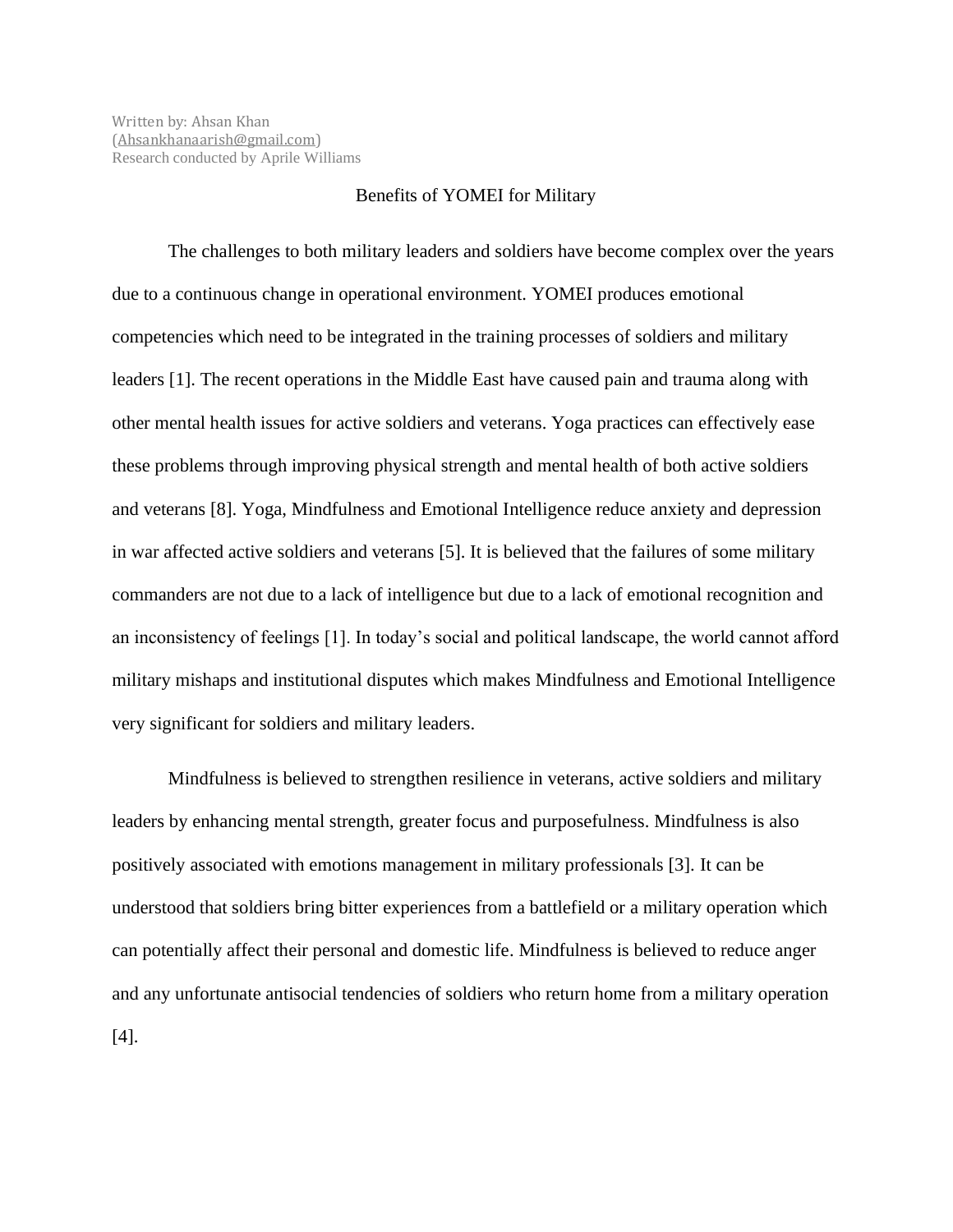Mindfulness and self-compassion improve the overall well-being of military professionals through effective management of emotions [2]. For Veterans, YOMEI (Yoga, Mindfulness & Emotional Intelligence) reduces posttraumatic stress disorder (PTSD), decreases depression and reduces anxiety [2]. Self-compassion being a component of Emotional Intelligence causes self-soothing. Thus, self-compassion and Emotional Intelligence have a great significant for veterans and active soldiers with a history of Posttraumatic Stress Disorders [2]. Emotional Intelligence has also a vital significance for military leadership because it facilitates in the decision-making process [6]. Emotional Intelligence also helps military professionals to become task oriented. Emotional Intelligence also plays an effective positive role in relationship management, sexual issues and attachment disorders [6].

In military operations, the success depends upon managing emotions where leaders should be able to recognize their own and others' emotions [7]. Emotional Intelligence improves the decision-making, judgement and influence of military leaders. The integration of Yoga in Military facilities helps in building a sense of community and socialization among the soldiers which enhances their social life [8]. Therefore, EI interventions and training for military leaders, active soldiers and veterans have the potential to significantly improve the military paradigm [7]. References

[1] E. Daffey-Moore, "Is emotional intelligence relevant to a fighting force?", *Journal of the Royal Army Medical Corps*, vol. 161, no. 1, pp. i14-i16, 2015. Available: 10.1136/jramc-2015- 000548